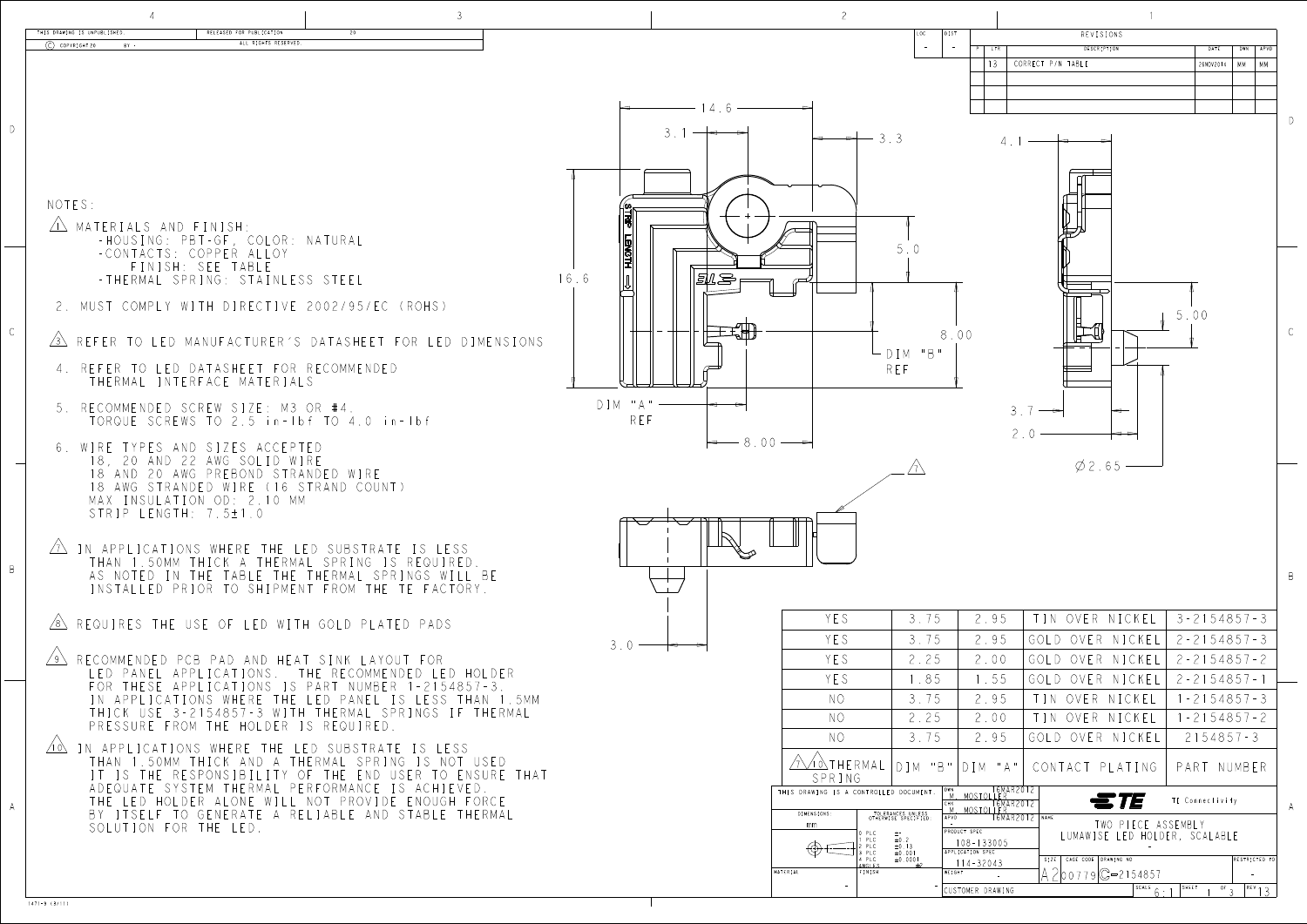

1471-9 (3/11)

CUSTOMER DRAWING

- -

 $SCALE 6:1$   $SHEE1$  2 <sup>of</sup> 3  $REV13$ 

| THIS DRAWING IS UNPUBLISHED.<br>RELEASED FOR PUBLICATION<br>ALL RIGHTS RESERVED.<br>$\circled{C}$ COPYRIGHT 20 BY - | 20                   |        |       |                                         |                |                                  | REVISIONS<br>DIST<br>LOC                                               |
|---------------------------------------------------------------------------------------------------------------------|----------------------|--------|-------|-----------------------------------------|----------------|----------------------------------|------------------------------------------------------------------------|
| LED TYPE                                                                                                            | ALED DIMENSION       |        |       | $DIM$ "C" $DIM$ "D" $DIM$ "E" $DIM$ "F" |                | RECOMMENED SOCKET<br>PART NUMBER | DESCRIPTION<br>DWN APVD<br>DATE<br>$\overline{P}$   LTR<br>SEE SHEET 1 |
| BRIDGELUX ES                                                                                                        | 25.5 X 22.3          | 9.70   | 16.30 | 6.30                                    | 15.80          | $1 - 2154857 - 2$                |                                                                        |
| BRIDGELUX LS                                                                                                        | $17.5 \times 13.3$   | 5.83   | 11.83 | 1.83                                    | 11.93          | $1 - 2154857 - 3$                |                                                                        |
| BRIDGELUX V10                                                                                                       | 15.8 X 15.80         | 4.95   | 13.05 | 3.05                                    | 11.05          | $2 - 2154857 - 1$                |                                                                        |
| BRIDGELUX V15                                                                                                       | 21.0 X 21.0          | 7.55   | 15.65 | 5.65                                    | 13.65          | $2 - 2154857 - 1$                | $DIM$ "C" $\pm$ 0.05<br>$\rightarrow$                                  |
| CITIZEN CLL020/022                                                                                                  | 13.5 X 13.5          | 3.80   | 11.90 | 1.90                                    | 9.90           | $2 - 2154857 - 1$                | $DIM "D"±0.05$ —                                                       |
| CITIZEN CLL030/032                                                                                                  | 19.0 X 19.0          | 6.55   | 14.65 | 4.65                                    | 12.65          | $2 - 2154857 - 1$                |                                                                        |
| CITIZEN CLL040/042                                                                                                  | 28.0 X 28.0          | 11.05  | 19.15 | 9.15                                    | 17.15          | $2 - 2154857 - 2$                |                                                                        |
| CITIZEN CLL050/052                                                                                                  | 38.0 X 38.0          | 16.05  | 24.15 | 14.15                                   | 22.15          | $2 - 2154857 - 2$                | DRILL AND TAP FOR M3 $\rightarrow$                                     |
| CITIZEN L330                                                                                                        | 28.0 X 19.0          | 11.05  | 14.65 | 4.65                                    | 17.15          | $2 - 2154857 - 3$                | OR #4 MOUNTING<br>HARDWARE 2 PLACES                                    |
| CITIZEN L340                                                                                                        | 28.5 X 28.5          | 11.30  | 19.40 | 9.40                                    | 17.40          | $2 - 2154857 - 3$                |                                                                        |
| CREE CXA2011                                                                                                        | 22.0 X 22.0          | 8.05   | 16.15 | 6.15                                    | 14.15          | $1 - 2154857 - 3$                | DRILL $\emptyset$ 2.75±0.05 $\neg$                                     |
| CREE CXA13XX                                                                                                        | 13.35 X 13.35        | 3.73   | 11.83 | 1.83                                    | 9.83           | $2 - 2154857 - 2$                | FOR ALIGNMENT POST<br>2 PLACES                                         |
| CREE CXA15XX                                                                                                        | 15.85 X 15.85        | 4.98   | 13.08 |                                         | $3.08$   11.08 | $2 - 2154857 - 2$                |                                                                        |
| CREE CXA1816                                                                                                        | 17.85 X 17.85        | 5.98   | 14.08 | 4.08                                    | 12.08          | $2 - 2154857 - 2$                |                                                                        |
| CREE CXA1830                                                                                                        | 17.85 X 17.85        | 5.98   | 14.08 | 4.08                                    | 12.08          | $2 - 2154857 - 1$                | $-\left(\frac{1}{2}\right)$                                            |
| CREE CXA25XX                                                                                                        | 23.85 X 23.85        | 8.98   | 17.08 | 7.08                                    | 15.08          | $2 - 2154857 - 2$                |                                                                        |
| CREE CXA30XX                                                                                                        | 27.35 X 27.35        | 10.73  | 18.83 | 8.83                                    | 16.83          | $2 - 2154857 - 2$                |                                                                        |
| CREE CXA3590                                                                                                        | 34.85 x 34.85        | 14.48  | 22.58 | 12.58                                   | 20.58          | $2154857 - 3$ 1                  | $\leftrightarrow$                                                      |
| EDISON-OPTO 2PHM09X                                                                                                 | 13.5 X 13.5          | 3.80   | 11.90 | 1.90                                    | 9.90           | $2 - 2154857 - 1$                |                                                                        |
| EDISON-OPTO 2PHM30X                                                                                                 | 19.0 X 19.0          | 6.55   | 14.65 | 4.65                                    | 12.65          | $2 - 2154857 - 1$                | $DIM$ "E" $\pm$ 0.05 —<br>$\bigoplus$                                  |
| LG INNOTEK 10, 13, 17, 24W LEMWM                                                                                    | 24.4 X 18.0          | 9.25   | 14.15 | 4.15                                    | 15.35          | $2 - 2154857 - 2$                | $ $ DIM "F" $\pm$ 0.05 $-$                                             |
| NICHIA COB L SERIES                                                                                                 | 19.0 X 16.0          | 6.55   | 13.15 | 3.15                                    | 12.65          | $2 - 2154857 - 1$                |                                                                        |
| NICHIA COB-J360                                                                                                     | 24.0 X 19.0          | 9.05   | 14.65 | 4.65                                    | 15.15          | $2 - 2154857 - 1$                | CENTER OF LED-                                                         |
| osram gw kaj                                                                                                        | 30.0 X 30.0          | 12.05  | 20.15 | 10.15                                   | 18.15          | $3 - 2154857 - 3$                | PACKAGE                                                                |
| PHILIPS 1203                                                                                                        | 19.0 X 16.0          | 6.55   | 13.15 | 3.15                                    | 12.65          | $2 - 2154857 - 2$                |                                                                        |
| PHILIPS 1204,1205,1208                                                                                              | 24.0 X 20.0          | 9.05   | 15.15 | 5.15                                    | 15.15          | $2 - 2154857 - 3$                | $DIM$ "C" $\pm$ 0.05 —                                                 |
| SAMSUNG LC013B                                                                                                      | $17.0 \times 17.0$   | 5.55   | 13.65 | 3.65                                    | 11.65          | $2 - 2154857 - 3$                | $DIM$ "F" $\pm 0.05$ --------                                          |
| SAMSUNG LC026B, LC040B                                                                                              | 21.5 X 21.5          | 7.80   | 15.90 | 5.90                                    | 13.90          | $2 - 2154857 - 3$                | $DIM$ "E" $\pm 0.05$ $-$                                               |
| SHARP MINI-ZENIGATA $\sqrt{8}$                                                                                      | $15.0 \times 12.0$   | $4.55$ |       | 11.15   1.15   10.65                    |                | $2 - 2154857 - 1$                | $DIM "D"±0.05$ —                                                       |
| SHARP MEGA-ZENIGATA $\sqrt{8}$                                                                                      | 24.0 X 20.0          | 9.05   | 15.15 | 5.15                                    | 15.15          | $2 - 2154857 - 3$                |                                                                        |
| SEOUL SEMI SBWW1F1A                                                                                                 | $13.25 \times 13.25$ | 3.68   | 11.78 | 1.78                                    | 9.78           | $2 - 2154857 - 1$                | RECOMMENDED MOUNTING HOLE PATTERN                                      |
| SEOUL SEMI SBWW2F1A                                                                                                 | 17.75 X 17.75        | 5.93   | 14.03 | 4.03                                    | 12.03          | $2 - 2154857 - 2$                |                                                                        |